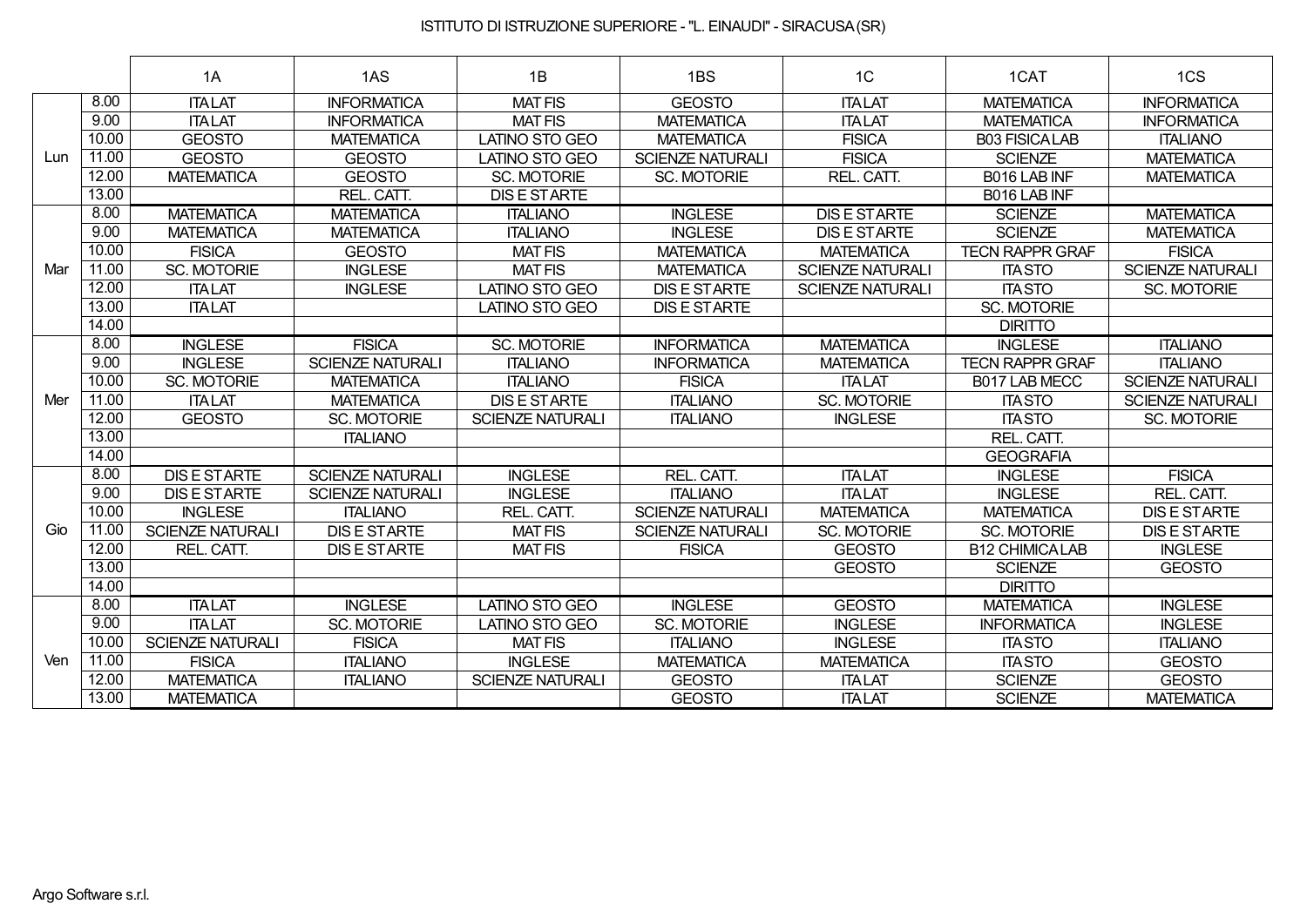|     |       | 1D                      | 1DS                     | 1ES                     | 2A                      | $2AS*$                  | 2B                      | 2BS*                    |
|-----|-------|-------------------------|-------------------------|-------------------------|-------------------------|-------------------------|-------------------------|-------------------------|
|     | 8.00  | <b>MATEMATICA</b>       | <b>MATEMATICA</b>       | <b>ITA GEOSTO</b>       | <b>MAT FIS</b>          | <b>ITA GEOSTO</b>       | <b>GEOSTO</b>           | <b>INGLESE</b>          |
|     | 9.00  | <b>MATEMATICA</b>       | <b>MATEMATICA</b>       | <b>INFORMATICA</b>      | <b>MAT FIS</b>          | SC. MOTORIE             | <b>GEOSTO</b>           | <b>INGLESE</b>          |
|     | 10.00 | <b>ITALAT</b>           | <b>FISICA</b>           | <b>MATEMATICA</b>       | <b>SCIENZE NATURALI</b> | <b>FISICA</b>           | <b>MAT FIS</b>          | <b>SC. MOTORIE</b>      |
| Lun | 11.00 | <b>SCIENZE NATURALI</b> | <b>ITA GEOSTO</b>       | <b>MATEMATICA</b>       | <b>DIS E STARTE</b>     | <b>INGLESE</b>          | <b>INGLESE</b>          | <b>SCIENZE NATURALI</b> |
|     | 12.00 | <b>INGLESE</b>          | <b>ITA GEOSTO</b>       | <b>INGLESE</b>          | <b>LATINO STO GEO</b>   | <b>INGLESE</b>          | <b>INGLESE</b>          | <b>GEOSTO</b>           |
|     | 13.00 |                         |                         |                         |                         |                         |                         |                         |
|     | 8.00  | <b>GEOSTO</b>           | <b>ITA GEOSTO</b>       | <b>INGLESE</b>          | REL. CATT.              | <b>ITA GEOSTO</b>       | <b>DIS E STARTE</b>     | <b>GEOSTO</b>           |
|     | 9.00  | <b>GEOSTO</b>           | <b>ITA GEOSTO</b>       | <b>INGLESE</b>          | <b>ITALIANO</b>         | <b>ITA GEOSTO</b>       | <b>DIS E STARTE</b>     | <b>GEOSTO</b>           |
|     | 10.00 | <b>MATEMATICA</b>       | <b>INFORMATICA</b>      | <b>ITA GEOSTO</b>       | <b>INGLESE</b>          | <b>SCIENZE NATURALI</b> | <b>GEOSTO</b>           | <b>ITALIANO</b>         |
| Mar | 11.00 | <b>FISICA</b>           | <b>INFORMATICA</b>      | <b>ITA GEOSTO</b>       | <b>LATINO STO GEO</b>   | <b>SCIENZE NATURALI</b> | <b>ITALAT</b>           | <b>ITALIANO</b>         |
|     | 12.00 | <b>ITALAT</b>           | <b>MATEMATICA</b>       | <b>FISICA</b>           | <b>LATINO STO GEO</b>   | <b>DIS E STARTE</b>     | <b>SCIENZE NATURALI</b> | <b>INGLESE</b>          |
|     | 13.00 | <b>ITALAT</b>           | SC. MOTORIE             |                         |                         | <b>DIS E STARTE</b>     |                         |                         |
|     | 14.00 |                         |                         |                         |                         |                         |                         |                         |
|     | 8.00  | <b>ITALAT</b>           | <b>DIS E STARTE</b>     | <b>DISESTARTE</b>       | <b>SCIENZE NATURALI</b> | <b>SCIENZE NATURALI</b> | <b>ITALAT</b>           | <b>MATEMATICA</b>       |
|     | 9.00  | <b>ITALAT</b>           | <b>DIS E STARTE</b>     | <b>DIS E STARTE</b>     | <b>SC. MOTORIE</b>      | <b>SCIENZE NATURALI</b> | <b>ITALAT</b>           | <b>MATEMATICA</b>       |
|     | 10.00 | REL. CATT.              | <b>FISICA</b>           | <b>SCIENZE NATURALI</b> | <b>ITALIANO</b>         | <b>INGLESE</b>          | <b>SC. MOTORIE</b>      | <b>SCIENZE NATURALI</b> |
| Mer | 11.00 | <b>SCIENZE NATURALI</b> | REL. CATT.              | <b>SCIENZE NATURALI</b> | <b>MAT FIS</b>          | <b>MATEMATICA</b>       | <b>MAT FIS</b>          | <b>SCIENZE NATURALI</b> |
|     | 12.00 | <b>FISICA</b>           | <b>SCIENZE NATURALI</b> | <b>MATEMATICA</b>       | <b>MAT FIS</b>          | <b>MATEMATICA</b>       | <b>MAT FIS</b>          | REL. CATT.              |
|     | 13.00 |                         | <b>SCIENZE NATURALI</b> | <b>MATEMATICA</b>       | <b>LATINO STO GEO</b>   |                         | REL. CATT.              |                         |
|     | 14.00 |                         |                         |                         |                         |                         |                         |                         |
|     | 8.00  | <b>MATEMATICA</b>       | <b>ITA GEOSTO</b>       | <b>MATEMATICA</b>       | <b>INGLESE</b>          | <b>ITA GEOSTO</b>       | <b>MAT FIS</b>          | <b>INFORMATICA</b>      |
|     | 9.00  | <b>MATEMATICA</b>       | <b>ITA GEOSTO</b>       | <b>FISICA</b>           | <b>INGLESE</b>          | <b>ITA GEOSTO</b>       | <b>MAT FIS</b>          | <b>INFORMATICA</b>      |
|     | 10.00 | <b>INGLESE</b>          | <b>MATEMATICA</b>       | <b>INFORMATICA</b>      | <b>DIS E STARTE</b>     | <b>FISICA</b>           | <b>INGLESE</b>          | <b>SC. MOTORIE</b>      |
| Gio | 11.00 | <b>INGLESE</b>          | <b>MATEMATICA</b>       | <b>ITA GEOSTO</b>       | <b>ITALIANO</b>         | SC. MOTORIE             | <b>ITALAT</b>           | <b>SCIENZE NATURALI</b> |
|     | 12.00 | <b>GEOSTO</b>           | <b>INGLESE</b>          | <b>ITA GEOSTO</b>       | <b>ITALIANO</b>         | <b>INFORMATICA</b>      | <b>ITALAT</b>           | <b>MATEMATICA</b>       |
|     | 13.00 | <b>SC. MOTORIE</b>      |                         |                         | <b>MAT FIS</b>          | <b>INFORMATICA</b>      |                         | <b>MATEMATICA</b>       |
|     | 14.00 |                         |                         |                         |                         |                         |                         |                         |
|     | 8.00  | <b>DIS E STARTE</b>     | <b>INGLESE</b>          | <b>ITA GEOSTO</b>       | <b>SC. MOTORIE</b>      | <b>ITA GEOSTO</b>       | <b>SC. MOTORIE</b>      | <b>FISICA</b>           |
|     | 9.00  | <b>DIS E STARTE</b>     | <b>INGLESE</b>          | <b>ITA GEOSTO</b>       | <b>LATINO STO GEO</b>   | <b>ITA GEOSTO</b>       | <b>SCIENZE NATURALI</b> | <b>FISICA</b>           |
|     | 10.00 | <b>SC. MOTORIE</b>      | <b>ITA GEOSTO</b>       | REL. CATT.              | <b>LATINO STO GEO</b>   | <b>MATEMATICA</b>       | <b>ITALAT</b>           | <b>DIS E STARTE</b>     |
| Ven | 11.00 | <b>ITALAT</b>           | SC. MOTORIE             | <b>SC. MOTORIE</b>      | <b>MAT FIS</b>          | <b>MATEMATICA</b>       | <b>ITALAT</b>           | <b>DIS E STARTE</b>     |
|     | 12.00 | <b>ITALAT</b>           | <b>SCIENZE NATURALI</b> | <b>SC. MOTORIE</b>      | <b>MAT FIS</b>          | REL. CATT.              | <b>MAT FIS</b>          | <b>ITALIANO</b>         |
|     | 13.00 |                         |                         | <b>SCIENZE NATURALI</b> |                         |                         | <b>MAT FIS</b>          | <b>ITALIANO</b>         |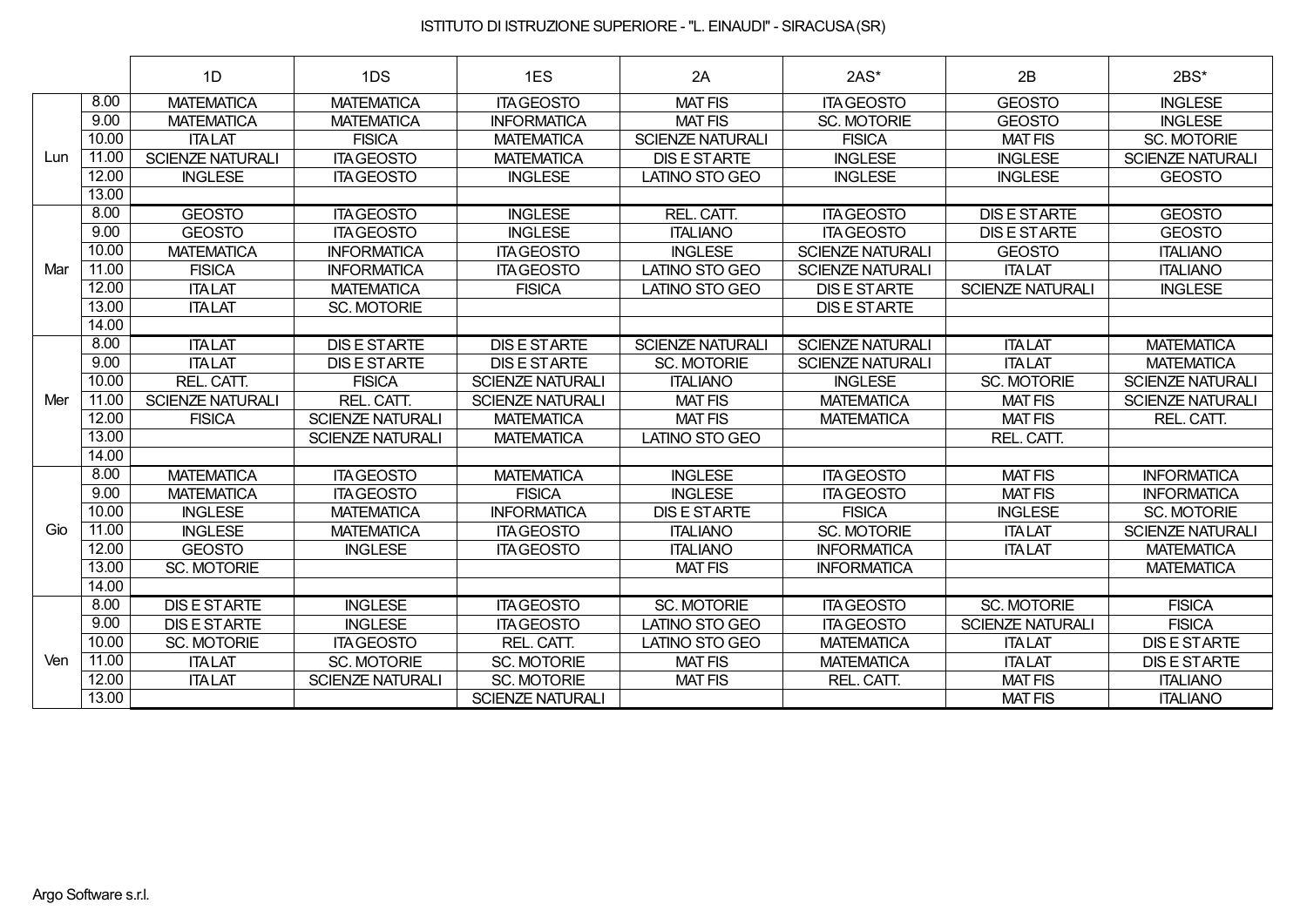|     |       | 2C                      | 2CAT                   | 2CS                     | 2D                      | $2DS*$                  | 2E                      | 2ES*                    |
|-----|-------|-------------------------|------------------------|-------------------------|-------------------------|-------------------------|-------------------------|-------------------------|
|     | 8.00  | <b>ITALAT</b>           | <b>SCIENZE</b>         | <b>SCIENZE NATURALI</b> | <b>MATEMATICA</b>       | REL. CATT.              | <b>GEOSTO</b>           | <b>ITAGEOSTO</b>        |
|     | 9.00  | <b>ITALAT</b>           | <b>B03 FISICALAB</b>   | <b>SCIENZE NATURALI</b> | <b>FISICA</b>           | <b>SCIENZE NATURALI</b> | <b>GEOSTO</b>           | <b>ITA GEOSTO</b>       |
|     | 10.00 | <b>GEOSTO</b>           | <b>SCI TECN APPL</b>   | <b>ITALIANO</b>         | <b>SCIENZE NATURALI</b> | <b>ITA GEOSTO</b>       | <b>MAT FIS</b>          | <b>DIS E STARTE</b>     |
| Lun | 11.00 | <b>SC. MOTORIE</b>      | <b>SCI TECN APPL</b>   | <b>MAT FIS</b>          | REL. CATT.              | <b>ITA GEOSTO</b>       | <b>ITALAT</b>           | <b>FISICA</b>           |
|     | 12.00 | <b>MAT FIS</b>          | <b>ITA STO</b>         | <b>MAT FIS</b>          | <b>INGLESE</b>          | <b>MATEMATICA</b>       | <b>ITALAT</b>           | <b>FISICA</b>           |
|     | 13.00 |                         | <b>ITA STO</b>         |                         | <b>INGLESE</b>          | <b>MATEMATICA</b>       | <b>INGLESE</b>          |                         |
|     | 8.00  | <b>SCIENZE NATURALI</b> | <b>ITA STO</b>         | REL. CATT.              | <b>LATINO STO GEO</b>   | <b>DIS E STARTE</b>     | <b>MAT FIS</b>          | <b>ITA GEOSTO</b>       |
|     | 9.00  | <b>ITALAT</b>           | <b>ITA STO</b>         | <b>DIS E STARTE</b>     | <b>LATINO STO GEO</b>   | <b>SC. MOTORIE</b>      | <b>MAT FIS</b>          | <b>ITA GEOSTO</b>       |
|     | 10.00 | <b>ITALAT</b>           | <b>SCIENZE</b>         | <b>INGLESE</b>          | <b>SC. MOTORIE</b>      | <b>ITA GEOSTO</b>       | <b>ITALAT</b>           | <b>SC. MOTORIE</b>      |
| Mar | 11.00 | <b>GEOSTO</b>           | <b>SCIENZE</b>         | <b>ITALIANO</b>         | <b>MAT FIS</b>          | <b>ITA GEOSTO</b>       | <b>ITALAT</b>           | <b>INGLESE</b>          |
|     | 12.00 | <b>DIS E STARTE</b>     | <b>DIRITTO</b>         | <b>GEOSTO</b>           | <b>MAT FIS</b>          | <b>SCIENZE NATURALI</b> | <b>SC. MOTORIE</b>      | REL. CATT.              |
|     | 13.00 | <b>DIS E STARTE</b>     | <b>DIRITTO</b>         | <b>SC. MOTORIE</b>      |                         |                         |                         |                         |
|     | 14.00 |                         | SC. MOTORIE            |                         |                         |                         |                         |                         |
|     | 8.00  | <b>MAT FIS</b>          | <b>SCIENZE</b>         | <b>INFORMATICA</b>      | <b>SC. MOTORIE</b>      | <b>INGLESE</b>          | <b>ITALAT</b>           | <b>SCIENZE NATURALI</b> |
|     | 9.00  | <b>MAT FIS</b>          | <b>SCIENZE</b>         | <b>INFORMATICA</b>      | <b>INGLESE</b>          | <b>INGLESE</b>          | REL. CATT.              | <b>SCIENZE NATURALI</b> |
|     | 10.00 | <b>INGLESE</b>          | REL. CATT.             | <b>MAT FIS</b>          | <b>ITALIANO</b>         | <b>INFORMATICA</b>      | <b>DIS E STARTE</b>     | <b>MATEMATICA</b>       |
| Mer | 11.00 | <b>INGLESE</b>          | B017 LAB MECC          | <b>SCIENZE NATURALI</b> | <b>ITALIANO</b>         | <b>INFORMATICA</b>      | <b>DIS E STARTE</b>     | <b>MATEMATICA</b>       |
|     | 12.00 | REL. CATT.              | <b>TECN RAPPR GRAF</b> | <b>SCIENZE NATURALI</b> | <b>MAT FIS</b>          | <b>ITA GEOSTO</b>       | <b>MAT FIS</b>          | <b>INFORMATICA</b>      |
|     | 13.00 |                         | <b>INGLESE</b>         |                         |                         | <b>ITA GEOSTO</b>       | <b>MAT FIS</b>          | <b>INFORMATICA</b>      |
|     | 14.00 |                         |                        |                         |                         |                         |                         |                         |
|     | 8.00  | <b>ITALAT</b>           | <b>ITASTO</b>          | <b>MAT FIS</b>          | <b>SCIENZE NATURALI</b> | <b>SCIENZE NATURALI</b> | <b>INGLESE</b>          | <b>SCIENZE NATURALI</b> |
|     | 9.00  | <b>ITALAT</b>           | <b>ITA STO</b>         | <b>MAT FIS</b>          | <b>DIS E STARTE</b>     | <b>SCIENZE NATURALI</b> | <b>INGLESE</b>          | <b>SCIENZE NATURALI</b> |
|     | 10.00 | <b>MAT FIS</b>          | <b>SCIENZE</b>         | <b>INGLESE</b>          | <b>ITALIANO</b>         | <b>ITA GEOSTO</b>       | <b>GEOSTO</b>           | <b>MATEMATICA</b>       |
| Gio | 11.00 | <b>MAT FIS</b>          | <b>B12 CHIMICALAB</b>  | <b>INGLESE</b>          | <b>ITALIANO</b>         | <b>FISICA</b>           | <b>ITALAT</b>           | <b>MATEMATICA</b>       |
|     | 12.00 | <b>SC. MOTORIE</b>      | <b>MATEMATICA</b>      | <b>SC. MOTORIE</b>      | <b>LATINO STO GEO</b>   | <b>FISICA</b>           | <b>SCIENZE NATURALI</b> | <b>ITA GEOSTO</b>       |
|     | 13.00 |                         | <b>MATEMATICA</b>      |                         | <b>LATINO STO GEO</b>   |                         |                         | <b>SC. MOTORIE</b>      |
|     | 14.00 |                         | SC. MOTORIE            |                         |                         |                         |                         |                         |
|     | 8.00  | <b>INGLESE</b>          | <b>SCI TECN APPL</b>   | <b>ITALIANO</b>         | <b>MAT FIS</b>          | <b>MATEMATICA</b>       | <b>MAT FIS</b>          | <b>DIS E STARTE</b>     |
|     | 9.00  | <b>SCIENZE NATURALI</b> | <b>MATEMATICA</b>      | <b>ITALIANO</b>         | <b>MAT FIS</b>          | <b>MATEMATICA</b>       | <b>MAT FIS</b>          | <b>ITAGEOSTO</b>        |
|     | 10.00 | <b>GEOSTO</b>           | <b>MATEMATICA</b>      | <b>GEOSTO</b>           | <b>DIS E STARTE</b>     | <b>SC. MOTORIE</b>      | <b>SCIENZE NATURALI</b> | <b>ITA GEOSTO</b>       |
| Ven | 11.00 | <b>ITALAT</b>           | <b>TECN RAPPR GRAF</b> | <b>GEOSTO</b>           | <b>LATINO STO GEO</b>   | <b>DIS E STARTE</b>     | <b>ITALAT</b>           | <b>INGLESE</b>          |
|     | 12.00 | <b>MAT FIS</b>          | <b>INGLESE</b>         | <b>MAT FIS</b>          | <b>LATINO STO GEO</b>   | <b>INGLESE</b>          | <b>SC. MOTORIE</b>      | <b>INGLESE</b>          |
|     | 13.00 | <b>MAT FIS</b>          | <b>INGLESE</b>         | <b>DIS E STARTE</b>     |                         |                         |                         |                         |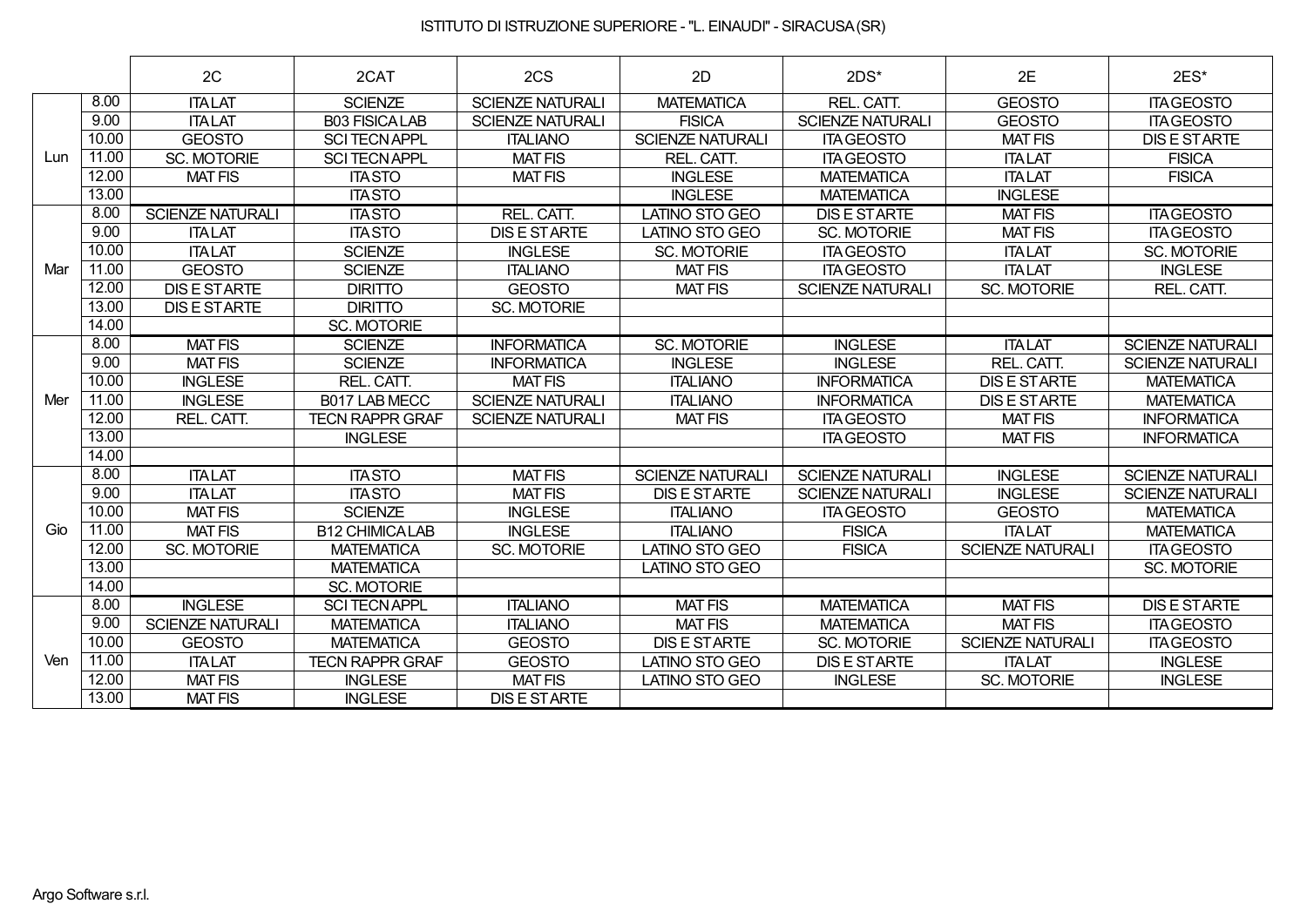|     |       | $2F^*$                  | 2G                      | 3A                      | $3AS*$                  | 3B                      | 3BS                     | $3C^*$                  |
|-----|-------|-------------------------|-------------------------|-------------------------|-------------------------|-------------------------|-------------------------|-------------------------|
|     | 8.00  | <b>GEOSTO</b>           | <b>MATEMATICA</b>       | <b>MAT FIS</b>          | <b>SCIENZE NATURALI</b> | <b>LATINO</b>           | FIL STO                 | <b>MAT FIS</b>          |
|     | 9.00  | <b>GEOSTO</b>           | <b>MATEMATICA</b>       | <b>MAT FIS</b>          | <b>SCIENZE NATURALI</b> | <b>LATINO</b>           | FIL STO                 | <b>MAT FIS</b>          |
|     | 10.00 | REL. CATT.              | <b>ITALAT</b>           | <b>ITALAT</b>           | <b>SC. MOTORIE</b>      | <b>ITALIANO</b>         | <b>INFORMATICA</b>      | FIL STO                 |
| Lun | 11.00 | <b>ITALAT</b>           | <b>SCIENZE NATURALI</b> | <b>INGLESE</b>          | FIL STO                 | <b>SCIENZE NATURALI</b> | <b>INFORMATICA</b>      | FIL STO                 |
|     | 12.00 | <b>DIS E STARTE</b>     | <b>SCIENZE NATURALI</b> | FIL STO                 | FIL STO                 | <b>DIS E STARTE</b>     | <b>INGLESE</b>          | <b>ITALAT</b>           |
|     | 13.00 | <b>DIS E STARTE</b>     |                         | FIL STO                 | <b>MAT FIS</b>          | <b>MAT FIS</b>          | <b>SC. MOTORIE</b>      | <b>ITALAT</b>           |
|     | 8.00  | <b>MATEMATICA</b>       | <b>ITALAT</b>           | <b>INGLESE</b>          | <b>MAT FIS</b>          | <b>MAT FIS</b>          | SC. MOTORIE             | <b>INGLESE</b>          |
|     | 9.00  | <b>MATEMATICA</b>       | <b>ITALAT</b>           | <b>INGLESE</b>          | <b>MAT FIS</b>          | <b>MAT FIS</b>          | FIL STO                 | <b>INGLESE</b>          |
|     | 10.00 | <b>ITALAT</b>           | <b>FISICA</b>           | <b>SC. MOTORIE</b>      | <b>DIS E STARTE</b>     | <b>DIS E STARTE</b>     | <b>MATEMATICA</b>       | FIL STO                 |
| Mar | 11.00 | <b>ITALAT</b>           | <b>MATEMATICA</b>       | <b>DIS E STARTE</b>     | <b>DIS E STARTE</b>     | <b>SC. MOTORIE</b>      | <b>MATEMATICA</b>       | <b>ITALAT</b>           |
|     | 12.00 | <b>SC. MOTORIE</b>      | <b>MATEMATICA</b>       | <b>DISE STARTE</b>      | <b>INGLESE</b>          | FIL STO                 | <b>SCIENZE NATURALI</b> | <b>ITALAT</b>           |
|     | 13.00 |                         |                         | <b>MAT FIS</b>          | <b>INGLESE</b>          | FIL STO                 | <b>SCIENZE NATURALI</b> | <b>MAT FIS</b>          |
|     | 14.00 |                         |                         |                         |                         |                         |                         |                         |
|     | 8.00  | <b>FISICA</b>           | <b>GEOSTO</b>           | <b>ITALAT</b>           | <b>ITALIANO</b>         | <b>INGLESE</b>          | <b>ITALIANO</b>         | <b>MAT FIS</b>          |
|     | 9.00  | <b>MATEMATICA</b>       | <b>GEOSTO</b>           | <b>ITALAT</b>           | <b>ITALIANO</b>         | <b>SCIENZE NATURALI</b> | <b>ITALIANO</b>         | <b>MAT FIS</b>          |
|     | 10.00 | <b>SCIENZE NATURALI</b> | <b>FISICA</b>           | <b>MAT FIS</b>          | FIL STO                 | <b>SCIENZE NATURALI</b> | <b>SCIENZE NATURALI</b> | <b>DIS E STARTE</b>     |
| Mer | 11.00 | <b>SCIENZE NATURALI</b> | <b>INGLESE</b>          | <b>MAT FIS</b>          | FIL STO                 | FIL STO                 | <b>SCIENZE NATURALI</b> | <b>DIS E STARTE</b>     |
|     | 12.00 | <b>ITALAT</b>           | <b>ITALAT</b>           | FIL STO                 | <b>MAT FIS</b>          | <b>SC. MOTORIE</b>      | <b>DIS E STARTE</b>     | FIL STO                 |
|     | 13.00 | <b>ITALAT</b>           |                         | <b>SC. MOTORIE</b>      | <b>MAT FIS</b>          | <b>ITALIANO</b>         | <b>DIS E STARTE</b>     | FIL STO                 |
|     | 14.00 |                         |                         |                         |                         |                         |                         |                         |
|     | 8.00  | <b>INGLESE</b>          | <b>ITALAT</b>           | FIL STO                 | <b>ITALIANO</b>         | <b>MAT FIS</b>          | <b>MATEMATICA</b>       | <b>MAT FIS</b>          |
|     | 9.00  | <b>GEOSTO</b>           | <b>ITALAT</b>           | <b>SCIENZE NATURALI</b> | <b>SCIENZE NATURALI</b> | <b>MAT FIS</b>          | <b>MATEMATICA</b>       | <b>MAT FIS</b>          |
|     | 10.00 | <b>MATEMATICA</b>       | <b>GEOSTO</b>           | <b>MAT FIS</b>          | <b>INFORMATICA</b>      | <b>ITALIANO</b>         | <b>ITALIANO</b>         | <b>INGLESE</b>          |
| Gio | 11.00 | <b>MATEMATICA</b>       | REL. CATT.              | <b>MAT FIS</b>          | <b>INFORMATICA</b>      | <b>ITALIANO</b>         | <b>ITALIANO</b>         | <b>ITALAT</b>           |
|     | 12.00 | <b>FISICA</b>           | SC. MOTORIE             | <b>ITALAT</b>           | <b>ITA</b>              | REL. CATT.              | <b>FISICA</b>           | <b>ITALAT</b>           |
|     | 13.00 |                         | SC. MOTORIE             | <b>ITALAT</b>           | <b>SC. MOTORIE</b>      | <b>LATINO</b>           | <b>FISICA</b>           | <b>SCIENZE NATURALI</b> |
|     | 14.00 |                         |                         |                         |                         |                         |                         |                         |
|     | 8.00  | <b>SC. MOTORIE</b>      | <b>INGLESE</b>          | <b>ITALAT</b>           | REL. CATT.              | FIL STO                 | <b>INGLESE</b>          | <b>SCIENZE NATURALI</b> |
|     | 9.00  | <b>ITALAT</b>           | <b>INGLESE</b>          | <b>ITALAT</b>           | <b>SCIENZE NATURALI</b> | FIL STO                 | <b>INGLESE</b>          | <b>SCIENZE NATURALI</b> |
|     | 10.00 | <b>ITALAT</b>           | <b>ITALAT</b>           | FIL STO                 | <b>SCIENZE NATURALI</b> | <b>MAT FIS</b>          | <b>SCIENZE NATURALI</b> | REL. CATT.              |
| Ven | 11.00 | <b>INGLESE</b>          | <b>DIS E STARTE</b>     | <b>SCIENZE NATURALI</b> | <b>INGLESE</b>          | <b>MAT FIS</b>          | REL. CATT.              | <b>ITALAT</b>           |
|     | 12.00 | <b>INGLESE</b>          | <b>DIS E STARTE</b>     | <b>SCIENZE NATURALI</b> | <b>MAT FIS</b>          | <b>INGLESE</b>          | <b>FISICA</b>           | <b>SC. MOTORIE</b>      |
|     | 13.00 |                         | <b>MATEMATICA</b>       | REL. CATT.              | <b>MAT FIS</b>          | <b>INGLESE</b>          | FIL STO                 | <b>SC. MOTORIE</b>      |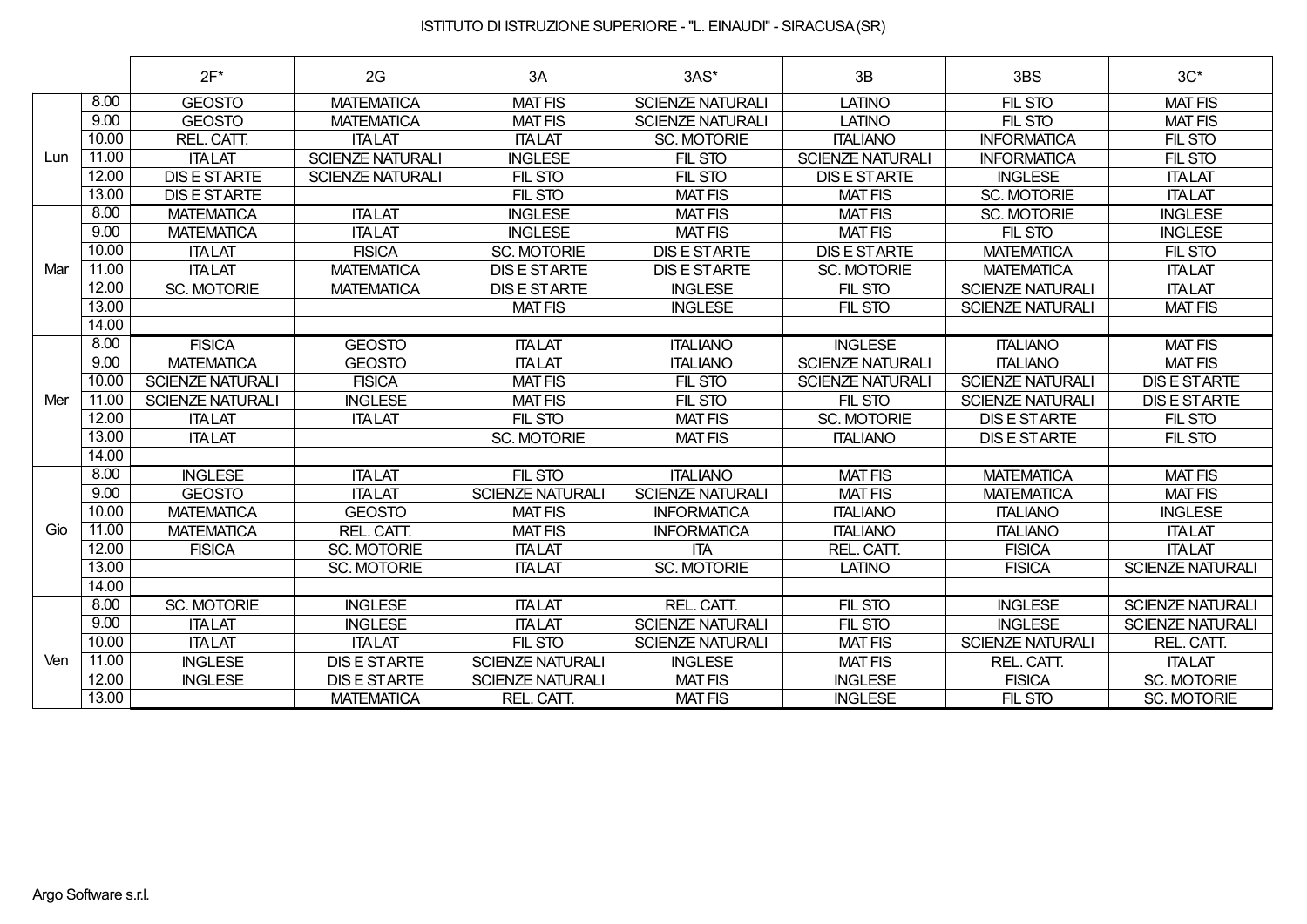|     |       | 3CS                     | 3D                      | 3DS                     | 3E                      | 3ES                     | 3FS                     | 4A                      |
|-----|-------|-------------------------|-------------------------|-------------------------|-------------------------|-------------------------|-------------------------|-------------------------|
|     | 8.00  | <b>MAT FIS</b>          | <b>MATEMATICA</b>       | <b>ITA STO</b>          | <b>INGLESE</b>          | <b>MAT FIS</b>          | <b>SCIENZE NATURALI</b> | <b>ITALAT</b>           |
|     | 9.00  | <b>MAT FIS</b>          | <b>MATEMATICA</b>       | <b>ITA STO</b>          | <b>INGLESE</b>          | <b>MAT FIS</b>          | <b>SCIENZE NATURALI</b> | <b>ITALAT</b>           |
|     | 10.00 | <b>INGLESE</b>          | <b>FISICA</b>           | <b>INFORMATICA</b>      | <b>MATEMATICA</b>       | <b>SC. MOTORIE</b>      | <b>INFORMATICA</b>      | <b>MAT FIS</b>          |
| Lun | 11.00 | <b>INGLESE</b>          | <b>FISICA</b>           | <b>INFORMATICA</b>      | <b>MATEMATICA</b>       | <b>SCIENZE NATURALI</b> | <b>INFORMATICA</b>      | REL. CATT.              |
|     | 12.00 | <b>ITASTO</b>           | <b>SC. MOTORIE</b>      | <b>MATEMATICA</b>       | <b>SCIENZE NATURALI</b> | <b>SCIENZE NATURALI</b> | <b>MAT FIS</b>          | <b>INGLESE</b>          |
|     | 13.00 | <b>ITASTO</b>           | <b>DIS E STARTE</b>     | <b>MATEMATICA</b>       | <b>SC. MOTORIE</b>      | <b>INGLESE</b>          | <b>MAT FIS</b>          | <b>INGLESE</b>          |
|     | 8.00  | <b>ITASTO</b>           | <b>SC. MOTORIE</b>      | <b>SCIENZE NATURALI</b> | <b>ITALIANO</b>         | <b>INGLESE</b>          | <b>ITALIANO</b>         | <b>SCIENZE NATURALI</b> |
|     | 9.00  | <b>SCIENZE NATURALI</b> | <b>INGLESE</b>          | <b>SC. MOTORIE</b>      | <b>ITALIANO</b>         | <b>INGLESE</b>          | <b>ITALIANO</b>         | <b>SCIENZE NATURALI</b> |
|     | 10.00 | <b>SC. MOTORIE</b>      | FIL STO                 | <b>INGLESE</b>          | <b>LATINO</b>           | <b>MAT FIS</b>          | <b>MAT FIS</b>          | FIL STO                 |
| Mar | 11.00 | REL. CATT.              | <b>SCIENZE NATURALI</b> | <b>INGLESE</b>          | <b>LATINO</b>           | <b>MAT FIS</b>          | <b>MAT FIS</b>          | FIL STO                 |
|     | 12.00 | <b>FILOSOFIA</b>        | <b>ITALIANO</b>         | <b>ITA STO</b>          | <b>STORIA</b>           | <b>SCIENZE NATURALI</b> | <b>DIS E STARTE</b>     | <b>ITALAT</b>           |
|     | 13.00 | <b>FILOSOFIA</b>        | <b>ITALIANO</b>         | <b>ITA STO</b>          | <b>INGLESE</b>          | <b>SCIENZE NATURALI</b> | <b>DIS E STARTE</b>     | <b>ITALAT</b>           |
|     | 14.00 |                         |                         |                         |                         |                         |                         |                         |
|     | 8.00  | <b>DIS E STARTE</b>     | <b>SCIENZE NATURALI</b> | <b>ITASTO</b>           | <b>FILOSOFIA</b>        | FIL STO                 | <b>INGLESE</b>          | <b>MAT FIS</b>          |
|     | 9.00  | <b>MAT FIS</b>          | <b>SCIENZE NATURALI</b> | <b>ITA STO</b>          | <b>MATEMATICA</b>       | FIL STO                 | <b>SC. MOTORIE</b>      | <b>MAT FIS</b>          |
|     | 10.00 | <b>MAT FIS</b>          | <b>LATINO</b>           | <b>FISICA</b>           | <b>MATEMATICA</b>       | <b>MAT FIS</b>          | <b>SCIENZE NATURALI</b> | FIL STO                 |
| Mer | 11.00 | <b>ITASTO</b>           | <b>LATINO</b>           | <b>FISICA</b>           | <b>DIS E STARTE</b>     | <b>MAT FIS</b>          | <b>SCIENZE NATURALI</b> | <b>SC. MOTORIE</b>      |
|     | 12.00 | <b>INFORMATICA</b>      | <b>MATEMATICA</b>       | <b>INGLESE</b>          | <b>ITALIANO</b>         | <b>ITALIANO</b>         | <b>STORIA</b>           | <b>DIS E STARTE</b>     |
|     | 13.00 | <b>SC. MOTORIE</b>      | <b>MATEMATICA</b>       | <b>DIS E STARTE</b>     | <b>ITALIANO</b>         | <b>ITALIANO</b>         | <b>STORIA</b>           | <b>DIS E STARTE</b>     |
|     | 14.00 |                         |                         |                         |                         |                         |                         |                         |
|     | 8.00  | <b>INFORMATICA</b>      | <b>DIS E STARTE</b>     | <b>DISESTARTE</b>       | <b>DIS E STARTE</b>     | <b>ITALIANO</b>         | <b>MAT FIS</b>          | <b>MAT FIS</b>          |
|     | 9.00  | <b>SCIENZE NATURALI</b> | FIL STO                 | <b>MATEMATICA</b>       | <b>LATINO</b>           | <b>ITALIANO</b>         | REL. CATT.              | <b>MAT FIS</b>          |
|     | 10.00 | <b>SCIENZE NATURALI</b> | FIL STO                 | <b>MATEMATICA</b>       | <b>STORIA</b>           | REL. CATT.              | <b>INGLESE</b>          | <b>ITALAT</b>           |
| Gio | 11.00 | <b>INGLESE</b>          | <b>FISICA</b>           | REL. CATT.              | <b>FILOSOFIA</b>        | <b>SCIENZE NATURALI</b> | <b>INGLESE</b>          | <b>ITALAT</b>           |
|     | 12.00 | <b>MAT FIS</b>          | <b>ITALIANO</b>         | <b>SCIENZE NATURALI</b> | <b>SC. MOTORIE</b>      | <b>DIS E STARTE</b>     | <b>FILOSOFIA</b>        | <b>INGLESE</b>          |
|     | 13.00 | <b>MAT FIS</b>          | <b>ITALIANO</b>         | <b>SCIENZE NATURALI</b> | <b>FISICA</b>           | <b>DIS E STARTE</b>     | <b>FILOSOFIA</b>        | FIL STO                 |
|     | 14.00 |                         |                         |                         |                         |                         |                         |                         |
|     | 8.00  | <b>ITASTO</b>           | <b>INGLESE</b>          | <b>SC. MOTORIE</b>      | REL. CATT.              | <b>SC. MOTORIE</b>      | <b>SCIENZE NATURALI</b> | <b>SCIENZE NATURALI</b> |
|     | 9.00  | <b>ITASTO</b>           | <b>INGLESE</b>          | <b>SCIENZE NATURALI</b> | <b>FISICA</b>           | <b>MAT FIS</b>          | <b>SC. MOTORIE</b>      | FIL STO                 |
|     | 10.00 | <b>MAT FIS</b>          | FIL STO                 | <b>SCIENZE NATURALI</b> | <b>FISICA</b>           | FIL STO                 | <b>MAT FIS</b>          | SC. MOTORIE             |
| Ven | 11.00 | <b>DIS E STARTE</b>     | FIL STO                 | <b>FISICA</b>           | <b>SCIENZE NATURALI</b> | FIL STO                 | <b>MAT FIS</b>          | <b>ITALAT</b>           |
|     | 12.00 | <b>SCIENZE NATURALI</b> | REL. CATT.              | <b>FILOSOFIA</b>        | <b>SCIENZE NATURALI</b> | <b>INFORMATICA</b>      | <b>ITALIANO</b>         | <b>MAT FIS</b>          |
|     | 13.00 | <b>SCIENZE NATURALI</b> | <b>LATINO</b>           | <b>FILOSOFIA</b>        | <b>FILOSOFIA</b>        | <b>INFORMATICA</b>      | <b>ITALIANO</b>         | <b>MAT FIS</b>          |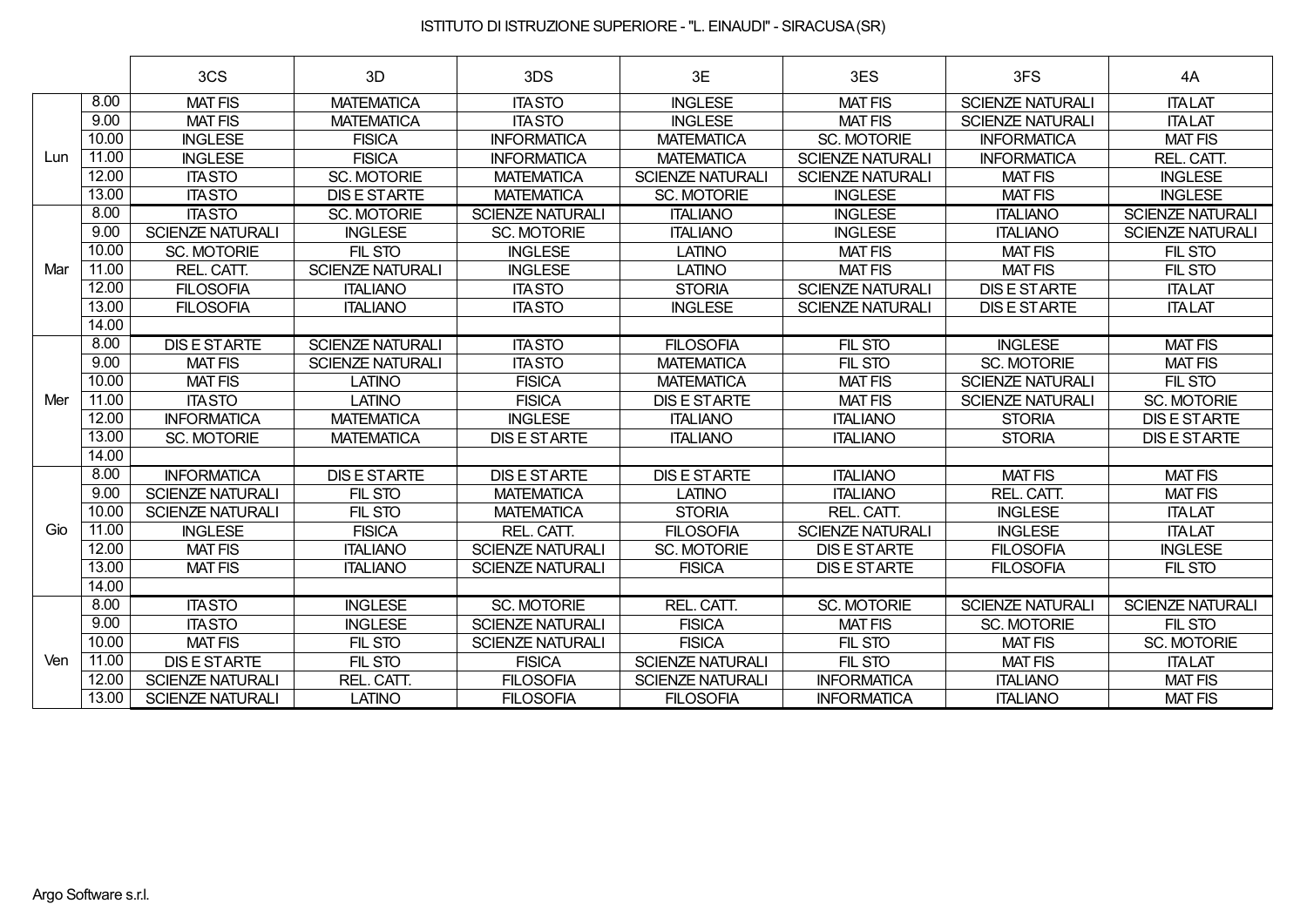|     |       | 4AS                     | 4B                      | 4BS                     | $4C^*$                  | 4CAT               | 4CS                     | 4D                      |
|-----|-------|-------------------------|-------------------------|-------------------------|-------------------------|--------------------|-------------------------|-------------------------|
|     | 8.00  | <b>ITALIANO</b>         | <b>MATEMATICA</b>       | <b>FISICA</b>           | <b>MAT FIS</b>          | <b>INGLESE</b>     | <b>MAT FIS</b>          | <b>ITALAT</b>           |
|     | 9.00  | <b>ITALIANO</b>         | <b>MATEMATICA</b>       | <b>FISICA</b>           | <b>MAT FIS</b>          | <b>INGLESE</b>     | <b>MAT FIS</b>          | <b>ITALAT</b>           |
|     | 10.00 | <b>SCIENZE NATURALI</b> | <b>FIL STO</b>          | FIL STO                 | <b>DIS E STARTE</b>     | <b>MATEMATICA</b>  | <b>SCIENZE NATURALI</b> | <b>MAT FIS</b>          |
| Lun | 11.00 | <b>INGLESE</b>          | <b>INGLESE</b>          | FIL STO                 | <b>DIS E STARTE</b>     | <b>MATEMATICA</b>  | <b>SCIENZE NATURALI</b> | <b>MAT FIS</b>          |
|     | 12.00 | <b>MAT FIS</b>          | <b>ITALAT</b>           | <b>INFORMATICA</b>      | FIL STO                 | <b>GEST.CANT.</b>  | FIL STO                 | <b>INGLESE</b>          |
|     | 13.00 | <b>MAT FIS</b>          | <b>ITALAT</b>           | <b>INFORMATICA</b>      | FIL STO                 | <b>GEST.CANT.</b>  | FIL STO                 | <b>INGLESE</b>          |
|     | 8.00  | <b>SC. MOTORIE</b>      | <b>ITALAT</b>           | <b>STORIA</b>           | <b>ITALAT</b>           | PROG.COSTR.IMP.    | <b>SCIENZE NATURALI</b> | FIL STO                 |
|     | 9.00  | <b>INGLESE</b>          | <b>ITALAT</b>           | REL. CATT.              | <b>ITALAT</b>           | PROG.COSTR.IMP.    | <b>SCIENZE NATURALI</b> | FIL STO                 |
|     | 10.00 | <b>INGLESE</b>          | <b>SCIENZE NATURALI</b> | <b>FILOSOFIA</b>        | <b>INGLESE</b>          | <b>ITASTO</b>      | <b>ITALIANO</b>         | <b>DIS E STARTE</b>     |
| Mar | 11.00 | FIL STO                 | <b>SCIENZE NATURALI</b> | <b>MATEMATICA</b>       | <b>INGLESE</b>          | <b>ITASTO</b>      | <b>DIS E STARTE</b>     | <b>DIS E STARTE</b>     |
|     | 12.00 | <b>INFORMATICA</b>      | SC. MOTORIE             | <b>ITALIANO</b>         | <b>MAT FIS</b>          | <b>SC. MOTORIE</b> | <b>MAT FIS</b>          | REL. CATT.              |
|     | 13.00 | <b>INFORMATICA</b>      | SC. MOTORIE             | <b>ITALIANO</b>         | <b>MAT FIS</b>          | <b>ESTIMO</b>      | <b>MAT FIS</b>          | <b>MAT FIS</b>          |
|     | 14.00 |                         |                         |                         |                         | <b>ESTIMO</b>      |                         |                         |
|     | 8.00  | <b>SC. MOTORIE</b>      | FIL STO                 | <b>SC. MOTORIE</b>      | <b>ITALAT</b>           | <b>TOPOGRAFIA</b>  | <b>MAT FIS</b>          | <b>INGLESE</b>          |
|     | 9.00  | <b>MAT FIS</b>          | FIL STO                 | <b>MATEMATICA</b>       | <b>ITALAT</b>           | <b>MATEMATICA</b>  | <b>SC. MOTORIE</b>      | SC. MOTORIE             |
|     | 10.00 | <b>MAT FIS</b>          | <b>MATEMATICA</b>       | <b>MATEMATICA</b>       | FIL STO                 | <b>MATEMATICA</b>  | <b>INGLESE</b>          | <b>MAT FIS</b>          |
| Mer | 11.00 | FIL STO                 | <b>MATEMATICA</b>       | <b>SCIENZE NATURALI</b> | FIL STO                 | REL. CATT.         | <b>INGLESE</b>          | <b>MAT FIS</b>          |
|     | 12.00 | <b>ITALIANO</b>         | <b>INGLESE</b>          | <b>SCIENZE NATURALI</b> | <b>SCIENZE NATURALI</b> | <b>INGLESE</b>     | FIL STO                 | <b>ITALAT</b>           |
|     | 13.00 | <b>ITALIANO</b>         | <b>INGLESE</b>          | <b>INGLESE</b>          | <b>SCIENZE NATURALI</b> | <b>ESTIMO</b>      | FIL STO                 | <b>SCIENZE NATURALI</b> |
|     | 14.00 |                         |                         |                         |                         | <b>ESTIMO</b>      |                         |                         |
|     | 8.00  | <b>MAT FIS</b>          | <b>ITALAT</b>           | <b>ITALIANO</b>         | <b>ITALAT</b>           | PROG.COSTR.IMP.    | <b>MAT FIS</b>          | FIL STO                 |
|     | 9.00  | <b>DIS E STARTE</b>     | FIL STO                 | <b>ITALIANO</b>         | <b>ITALAT</b>           | PROG.COSTR.IMP.    | <b>MAT FIS</b>          | <b>MAT FIS</b>          |
|     | 10.00 | <b>DIS E STARTE</b>     | FIL STO                 | <b>SC. MOTORIE</b>      | FIL STO                 | SC. MOTORIE        | <b>ITALIANO</b>         | <b>MAT FIS</b>          |
| Gio | 11.00 | REL. CATT.              | <b>FISICA</b>           | <b>SCIENZE NATURALI</b> | <b>INGLESE</b>          | <b>ITASTO</b>      | <b>SCIENZE NATURALI</b> | SC. MOTORIE             |
|     | 12.00 | <b>SCIENZE NATURALI</b> | <b>FISICA</b>           | <b>INGLESE</b>          | <b>MAT FIS</b>          | <b>ITASTO</b>      | REL. CATT.              | <b>ITALAT</b>           |
|     | 13.00 | <b>SCIENZE NATURALI</b> | <b>SCIENZE NATURALI</b> | <b>INGLESE</b>          | <b>MAT FIS</b>          | <b>TOPOGRAFIA</b>  | <b>SC. MOTORIE</b>      | <b>ITALAT</b>           |
|     | 14.00 |                         |                         |                         |                         |                    |                         |                         |
|     | 8.00  | <b>MAT FIS</b>          | <b>ITALAT</b>           | <b>DIS E STARTE</b>     | <b>SCIENZE NATURALI</b> | <b>TOPOGRAFIA</b>  | <b>ITALIANO</b>         | <b>ITALAT</b>           |
|     | 9.00  | <b>MAT FIS</b>          | <b>ITALAT</b>           | <b>DIS E STARTE</b>     | <b>MAT FIS</b>          | <b>TOPOGRAFIA</b>  | <b>ITALIANO</b>         | <b>ITALAT</b>           |
|     | 10.00 | <b>SCIENZE NATURALI</b> | <b>FISICA</b>           | <b>FISICA</b>           | <b>SC. MOTORIE</b>      | <b>ITASTO</b>      | <b>DIS E STARTE</b>     | <b>SCIENZE NATURALI</b> |
| Ven | 11.00 | <b>SCIENZE NATURALI</b> | REL. CATT.              | <b>MATEMATICA</b>       | <b>SC. MOTORIE</b>      | <b>ITASTO</b>      | <b>INGLESE</b>          | <b>SCIENZE NATURALI</b> |
|     | 12.00 | FIL STO                 | <b>DIS E STARTE</b>     | <b>SCIENZE NATURALI</b> | <b>ITALAT</b>           | PROG.COSTR.IMP.    | <b>INFORMATICA</b>      | FIL STO                 |
|     | 13.00 | FIL STO                 | <b>DIS E STARTE</b>     | <b>SCIENZE NATURALI</b> | REL. CATT.              | PROG.COSTR.IMP.    | <b>INFORMATICA</b>      | FIL STO                 |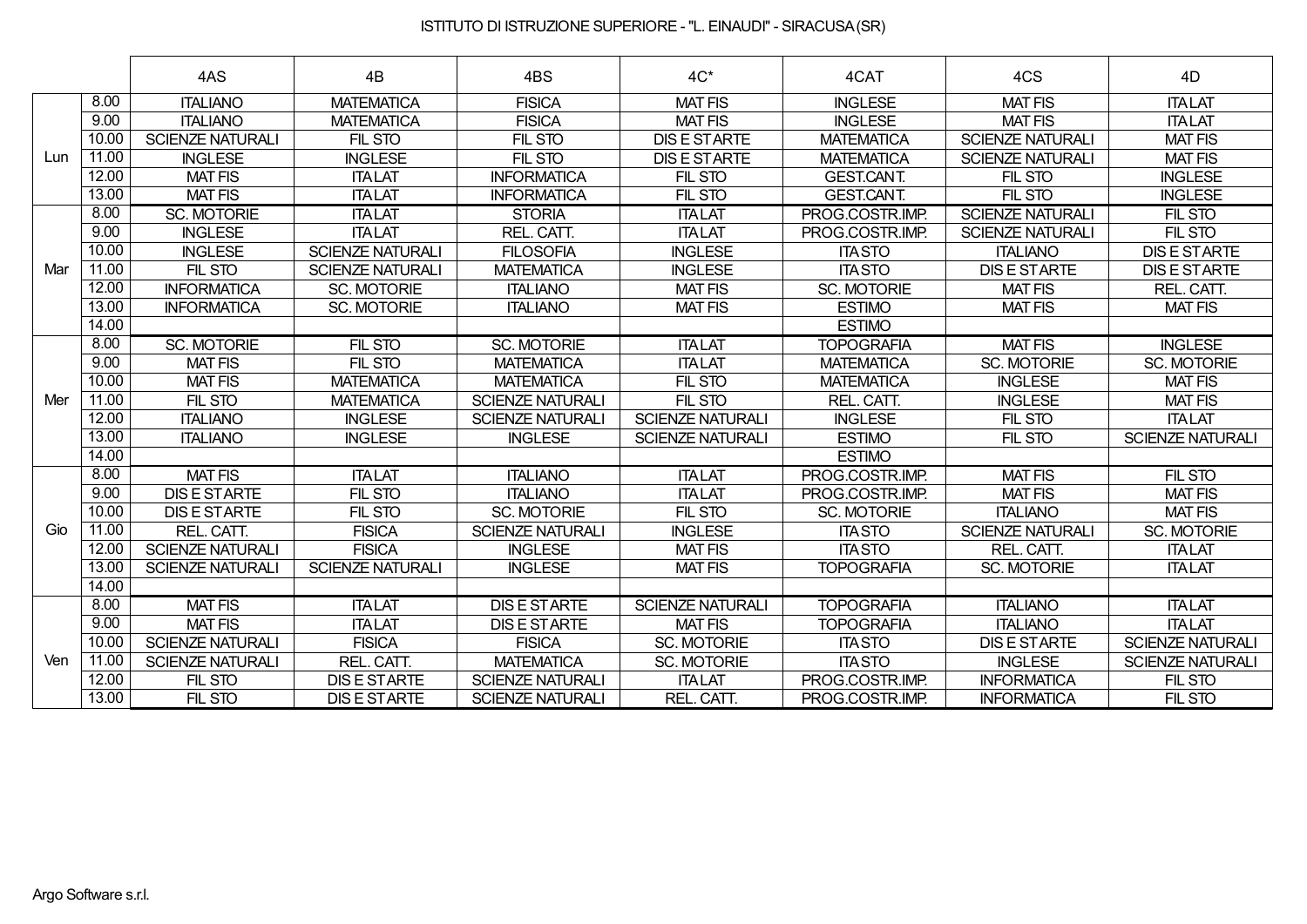|     |       | 4DS                     | 4ES                     | 4FS                     | 4GS                     | 5A                      | 5AS*                    | 5B                      |
|-----|-------|-------------------------|-------------------------|-------------------------|-------------------------|-------------------------|-------------------------|-------------------------|
|     | 8.00  | <b>INGLESE</b>          | <b>SCIENZE NATURALI</b> | <b>SC. MOTORIE</b>      | REL. CATT.              | <b>SCIENZE NATURALI</b> | FIL STO                 | <b>SCIENZE NATURALI</b> |
|     | 9.00  | <b>INGLESE</b>          | <b>SCIENZE NATURALI</b> | <b>FIL STO</b>          | <b>SC. MOTORIE</b>      | <b>SCIENZE NATURALI</b> | FIL STO                 | <b>SCIENZE NATURALI</b> |
|     | 10.00 | <b>ITASTO</b>           | <b>INGLESE</b>          | <b>DIS E STARTE</b>     | <b>ITALIANO</b>         | <b>ITALAT</b>           | <b>INGLESE</b>          | <b>ITALAT</b>           |
| Lun | 11.00 | <b>ITASTO</b>           | <b>MAT FIS</b>          | <b>DIS E STARTE</b>     | <b>FISICA</b>           | <b>MAT FIS</b>          | <b>SC. MOTORIE</b>      | <b>FILOSOFIA</b>        |
|     | 12.00 | <b>DIS E STARTE</b>     | <b>INFORMATICA</b>      | <b>ITALIANO</b>         | <b>DIS E STARTE</b>     | SC. MOTORIE             | <b>MAT FIS</b>          | <b>MAT FIS</b>          |
|     | 13.00 | <b>DIS E STARTE</b>     | <b>INFORMATICA</b>      | <b>ITALIANO</b>         | <b>DIS E STARTE</b>     | SC. MOTORIE             | <b>SCIENZE NATURALI</b> | <b>MAT FIS</b>          |
|     | 8.00  | <b>SCIENZE NATURALI</b> | <b>MAT FIS</b>          | <b>MAT FIS</b>          | <b>FISICA</b>           | FIL STO                 | REL. CATT.              | <b>INGLESE</b>          |
|     | 9.00  | <b>SCIENZE NATURALI</b> | <b>MAT FIS</b>          | <b>MAT FIS</b>          | <b>FISICA</b>           | FIL STO                 | <b>SCIENZE NATURALI</b> | <b>INGLESE</b>          |
|     | 10.00 | <b>ITASTO</b>           | FIL STO                 | FIL STO                 | <b>ITALIANO</b>         | <b>ITA LAT</b>          | <b>SCIENZE NATURALI</b> | <b>FILOSOFIA</b>        |
| Mar | 11.00 | <b>ITASTO</b>           | <b>INGLESE</b>          | <b>SCIENZE NATURALI</b> | <b>MATEMATICA</b>       | <b>ITALAT</b>           | <b>MAT FIS</b>          | <b>FILOSOFIA</b>        |
|     | 12.00 | <b>MAT FIS</b>          | <b>INGLESE</b>          | <b>INFORMATICA</b>      | <b>SCIENZE NATURALI</b> | <b>MAT FIS</b>          | <b>MAT FIS</b>          | <b>MAT FIS</b>          |
|     | 13.00 | <b>MAT FIS</b>          | REL. CATT.              | <b>INFORMATICA</b>      | <b>SCIENZE NATURALI</b> | <b>MAT FIS</b>          | <b>SC. MOTORIE</b>      | <b>MAT FIS</b>          |
|     | 14.00 |                         |                         |                         |                         |                         |                         |                         |
|     | 8.00  | <b>MAT FIS</b>          | <b>SC. MOTORIE</b>      | <b>MAT FIS</b>          | <b>MATEMATICA</b>       | <b>MAT FIS</b>          | <b>DIS E STARTE</b>     | <b>MAT FIS</b>          |
|     | 9.00  | <b>MAT FIS</b>          | <b>MAT FIS</b>          | <b>MAT FIS</b>          | <b>MATEMATICA</b>       | <b>MAT FIS</b>          | <b>DIS E STARTE</b>     | <b>SC. MOTORIE</b>      |
|     | 10.00 | <b>SC. MOTORIE</b>      | FIL STO                 | <b>ITALIANO</b>         | <b>SCIENZE NATURALI</b> | <b>INGLESE</b>          | <b>ITALIANO</b>         | <b>ITALAT</b>           |
| Mer | 11.00 | <b>ITASTO</b>           | <b>SCIENZE NATURALI</b> | <b>ITALIANO</b>         | <b>INFORMATICA</b>      | <b>INGLESE</b>          | <b>ITALIANO</b>         | <b>ITALAT</b>           |
|     | 12.00 | <b>ITA STO</b>          | <b>ITALIANO</b>         | <b>INGLESE</b>          | FIL STO                 | <b>ITALAT</b>           | FIL STO                 | REL. CATT.              |
|     | 13.00 | <b>SCIENZE NATURALI</b> | <b>ITALIANO</b>         | <b>SCIENZE NATURALI</b> | FIL STO                 | <b>ITALAT</b>           | FIL STO                 | <b>INGLESE</b>          |
|     | 14.00 |                         |                         |                         |                         |                         |                         |                         |
|     | 8.00  | <b>MAT FIS</b>          | <b>DIS E STARTE</b>     | <b>INGLESE</b>          | FIL STO                 | <b>ITALAT</b>           | <b>MAT FIS</b>          | <b>ITALAT</b>           |
|     | 9.00  | <b>MAT FIS</b>          | <b>DIS E STARTE</b>     | <b>INGLESE</b>          | FIL STO                 | <b>ITALAT</b>           | <b>MAT FIS</b>          | <b>ITALAT</b>           |
|     | 10.00 | <b>INFORMATICA</b>      | <b>MAT FIS</b>          | <b>MAT FIS</b>          | <b>SCIENZE NATURALI</b> | REL. CATT.              | <b>ITALIANO</b>         | <b>MAT FIS</b>          |
| Gio | 11.00 | <b>INFORMATICA</b>      | <b>SCIENZE NATURALI</b> | <b>SC. MOTORIE</b>      | <b>SCIENZE NATURALI</b> | FIL STO                 | <b>ITALIANO</b>         | <b>MAT FIS</b>          |
|     | 12.00 | <b>FILOSOFIA</b>        | FIL STO                 | <b>SCIENZE NATURALI</b> | <b>INGLESE</b>          | FIL STO                 | <b>INGLESE</b>          | <b>SCIENZE NATURALI</b> |
|     | 13.00 | REL. CATT.              | FIL STO                 | <b>SCIENZE NATURALI</b> | <b>INGLESE</b>          | <b>SCIENZE NATURALI</b> | <b>INGLESE</b>          | <b>SC. MOTORIE</b>      |
|     | 14.00 |                         |                         |                         |                         |                         |                         |                         |
|     | 8.00  | <b>MAT FIS</b>          | <b>MAT FIS</b>          | <b>MAT FIS</b>          | <b>ITALIANO</b>         | <b>MAT FIS</b>          | <b>INFORMATICA</b>      | <b>ITALAT</b>           |
|     | 9.00  | <b>SC. MOTORIE</b>      | <b>MAT FIS</b>          | <b>MAT FIS</b>          | <b>ITALIANO</b>         | <b>MAT FIS</b>          | <b>INFORMATICA</b>      | <b>ITALAT</b>           |
|     | 10.00 | <b>SCIENZE NATURALI</b> | <b>SC. MOTORIE</b>      | REL. CATT.              | <b>INFORMATICA</b>      | <b>DIS E STARTE</b>     | <b>SCIENZE NATURALI</b> | <b>STORIA</b>           |
| Ven | 11.00 | <b>SCIENZE NATURALI</b> | <b>ITALIANO</b>         | <b>SCIENZE NATURALI</b> | <b>MATEMATICA</b>       | <b>DIS E STARTE</b>     | <b>SCIENZE NATURALI</b> | <b>STORIA</b>           |
|     | 12.00 | <b>FILOSOFIA</b>        | <b>ITALIANO</b>         | FIL STO                 | <b>SC. MOTORIE</b>      | <b>INGLESE</b>          | <b>MAT FIS</b>          | <b>DIS E STARTE</b>     |
|     | 13.00 | <b>INGLESE</b>          | <b>SCIENZE NATURALI</b> | FIL STO                 | <b>INGLESE</b>          | <b>FIL STO</b>          | <b>MAT FIS</b>          | <b>DIS E STARTE</b>     |